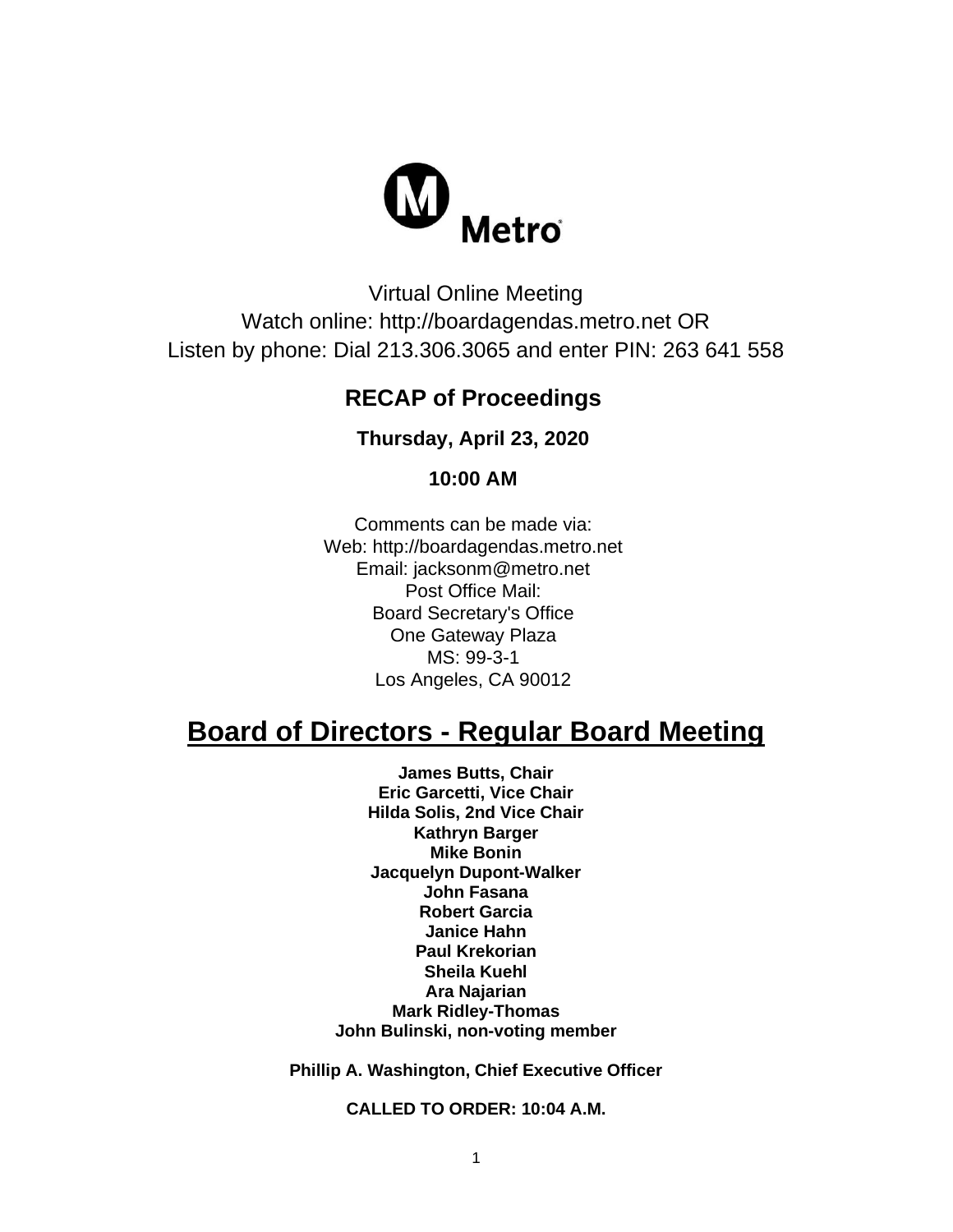### **ROLL CALL**

1. APPROVED Consent Calendar Items: 2, 5, 6, 7, 8, 9, 10, 11, 12, 16, 17, 19, 20, 21, 23, 24\*, 25, 27, 30, 32, 34, 34.1, 35, 36, and 37.

Consent Calendar items were approved by one motion except item 37 which was held by a Director for discussion and separate action.

\*Item required 2/3 vote

|  |  |  |  | JF   PK   MB   RG   SK   EG   JB   HS   JH   KB   JDW   MRT   AN |  |  |
|--|--|--|--|------------------------------------------------------------------|--|--|
|  |  |  |  |                                                                  |  |  |

#### **2. SUBJECT: MINUTES 2020-0302**

APPROVED ON CONSENT CALENDAR Minutes of the Regular Board Meeting held February 27, 2020.

#### **3. SUBJECT: REMARKS BY THE CHAIR 2020-0303**

RECEIVED remarks by the **Chair.**

|  |  |  |                       | JF   PK   MB   RG   SK   EG   JB   HS   JH   KB   JDW   MRT   AN |  |  |
|--|--|--|-----------------------|------------------------------------------------------------------|--|--|
|  |  |  | $\vdash$ P $\vdash$ . |                                                                  |  |  |

#### **4. SUBJECT: REPORT BY THE CHIEF EXECUTIVE OFFICER 2020-0304**

RECEIVED report by the **Chief Executive Officer.** 

|  |                       |  |  |  | JF   PK   MB   RG   SK   EG   JB   HS   JH   KB   JDW   MRT   AN |  |
|--|-----------------------|--|--|--|------------------------------------------------------------------|--|
|  | A I P I P I P I P I P |  |  |  |                                                                  |  |

| $PK = P$ . Krekorian | $HS = H$ . Solis    | $KB = K$ . Barger         | $RG = R$ . Garcia |
|----------------------|---------------------|---------------------------|-------------------|
| $JF = J$ . Fasana    | $JB = J.$ Butts     | $JDW = J$ . Dupont-Walker |                   |
| $JH = J$ . Hahn      | $EG = E$ . Garcetti | $MRT = M$ . Ridlev-Thomas |                   |
| $MB = M$ . Bonin     | $SK = S$ . Kuehl    | $AN = A$ . Naiarian       |                   |

**LEGEND: Y = YES, N = NO, C = HARD CONFLICT, S = SOFT CONFLICT ABS = ABSTAIN, A = ABSENT, P = PRESENT**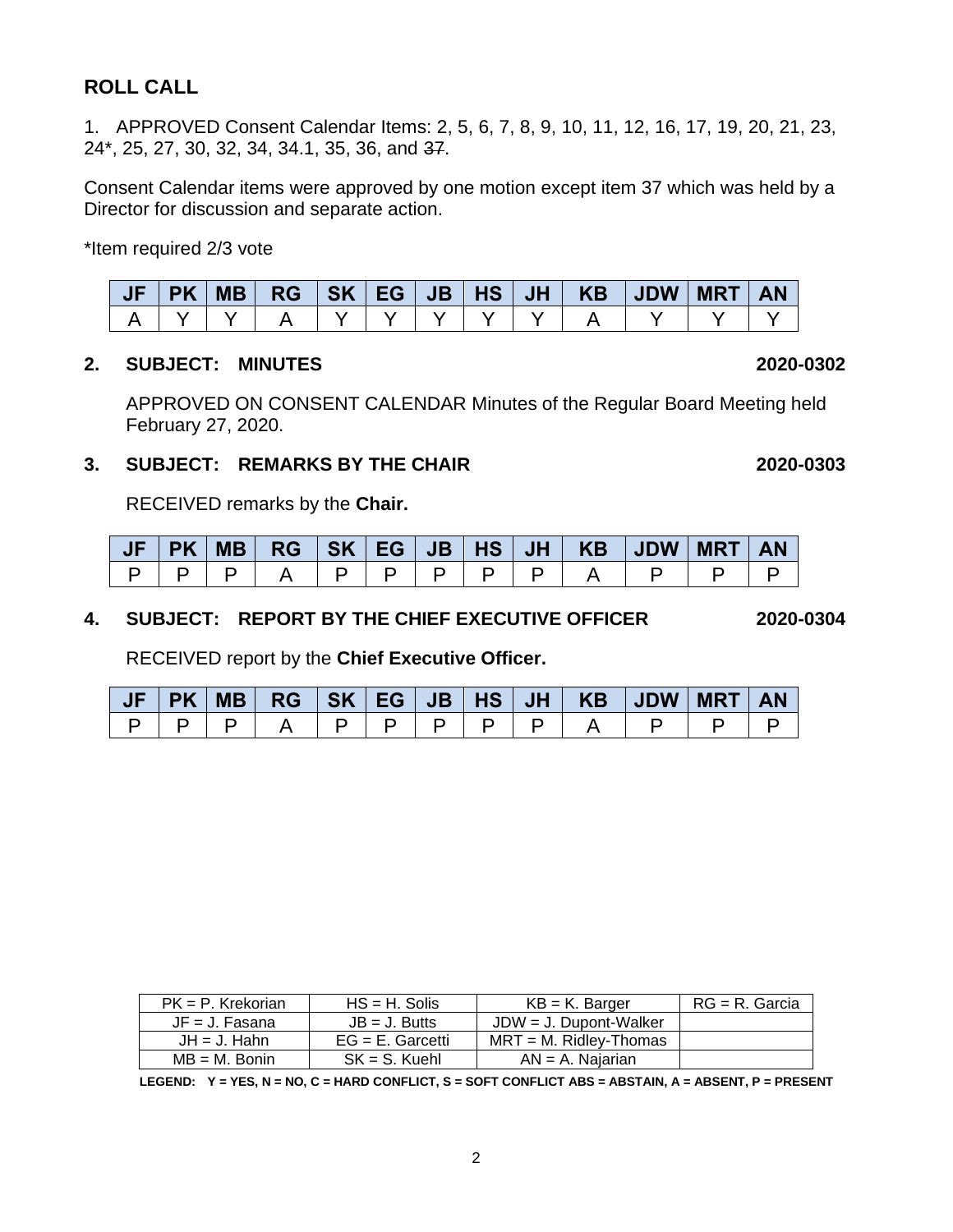#### **5. SUBJECT: ORANGE LINE TERMINUS IMPROVEMENTS 2020-0192**

APPROVED ON CONSENT CALENDAR:

- A. APPROVING the G (Orange) Line Terminus Improvement Project;
- B. CONCLUDING that the G Line Terminus Improvement Project is statutorily exempt from the California Environmental Quality Act pursuant to Public Resources Code Section 21080, Subdivisions (b) (10) and (b)(11) and CEQA Guidelines Section 15275, Subdivision (a); and
- C. AUTHORIZING Metro staff to file a Notice of Exemption with the County Clerk and the State Clearinghouse.

#### **6. SUBJECT: EXTENSION TO REVENUE CONTRACT NO. PS097140250 2020-0211**

AUTHORIZED ON CONSENT CALENDAR the Chief Executive Officer to approve the extension to revenue contract with All Vision, LLC, No. PS097140250 for an additional two years and three one-year options.

| JF | <b>PK</b> | <b>MB</b> | <b>RG</b> | SK EG V | <b>JB</b> | $\overline{1}$ HS $^{\prime}$ | JH <sup>T</sup> | KB JDW | <b>MRT</b> |  |
|----|-----------|-----------|-----------|---------|-----------|-------------------------------|-----------------|--------|------------|--|
|    |           |           |           |         |           |                               |                 |        |            |  |

#### **7. SUBJECT: I-5 NORTH HIGH OCCUPANCY VEHICLE AND TRUCK 2020-0220 LANES PROJECT FROM STATE ROUTE (SR)-14 to PARKER ROAD ENVIRONMENTAL MITIGATION AGREEMENT**

AUTHORIZED ON CONSENT CALENDAR the CEO to execute a third-party Agreement with the California Department of Transportation (Caltrans) and Mountain Recreation and Conservation Authority (MRCA) to fund wetlands mitigation costs as stipulated in the Streambed Alteration Agreement associated with the implementation of the I-5 North Capacity Enhancements Project (the Project).

#### **8. SUBJECT: 2021 FEDERAL TRANSPORTATION IMPROVEMENT 2020-0226 PROGRAM**

ADOPTED ON CONSENT CALENDAR the resolution for the 2021 Los Angeles County Transportation Improvement Program as shown in Attachment A.

#### **9. SUBJECT: CAP-AND-TRADE LOW CARBON TRANSIT OPERATIONS 2020-0230 PROGRAM (LCTOP)**

APPROVED ON CONSENT CALENDAR the Resolution in Attachment A that:

A. AUTHORIZES the Chief Executive Officer (CEO) or his designee to claim \$39,098,039 in fiscal year (FY) 2019-20 LCTOP grant funds for the Electric Bus Charging Infrastructure Project;

(continued on next page)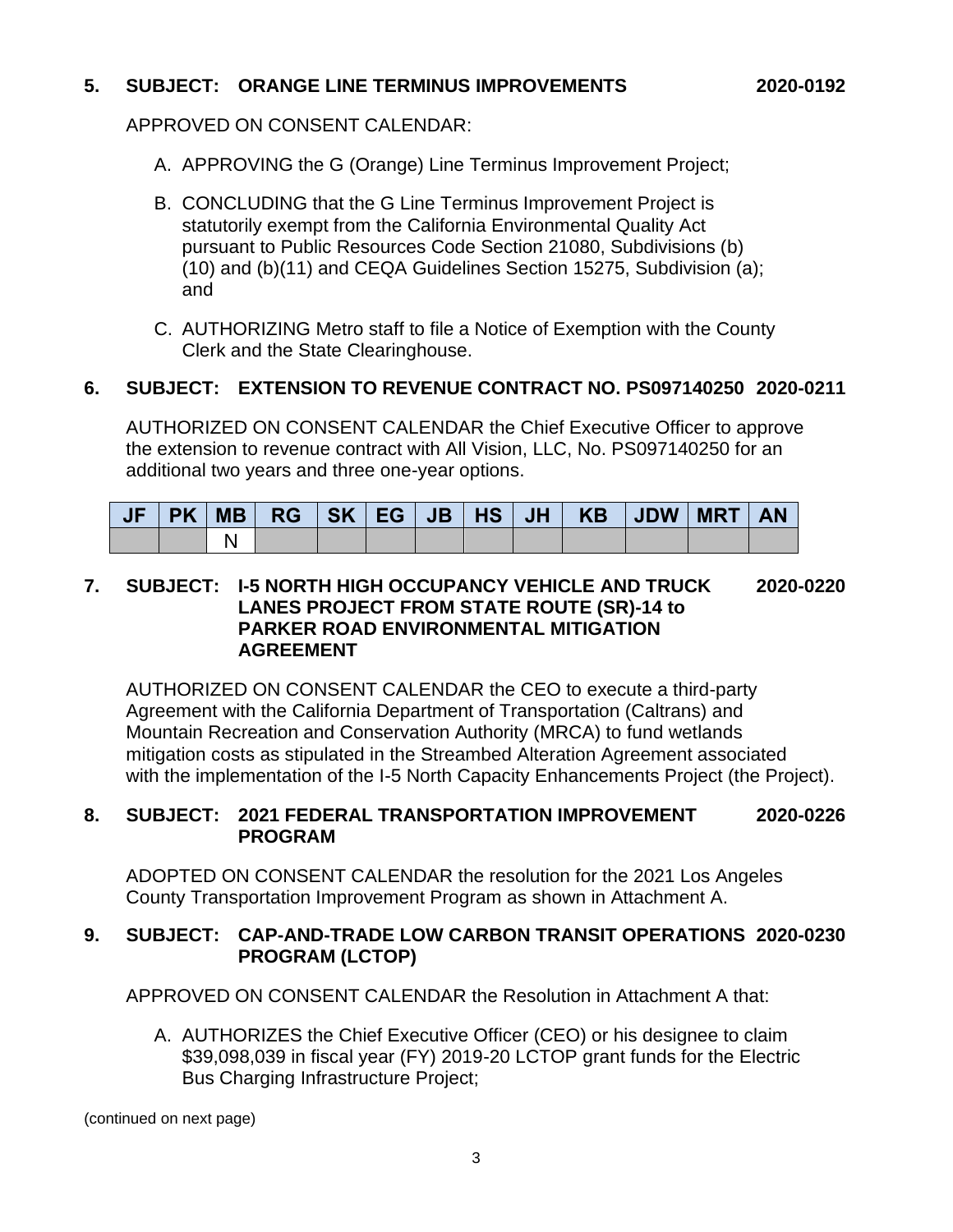- B. CERTIFIES that Metro will comply with LCTOP certification and assurances and the authorized agent requirements; and
- C. AUTHORIZES the CEO or his designee to execute all required documents and any amendment with the California Department of Transportation.

## **10. SUBJECT: RESPONSE TO MOTION 8.1 - 710 CLEAN TRUCK 2020-0231 PROGRAM**

APPROVED ON CONSENT CALENDAR staff recommendation to program \$50 million in Metro-controlled funding sources, including but not limited to Measure R funds identified in the expenditure plan for the Interstate 710 South and/or Early Action Projects, as seed funding for the 710 Clean Truck Program, to be made available contingent upon a Record of Decision issued by the Federal Highway Administration for the Interstate 710 South Project

**BONIN AMENDMENT:** Money cannot be spent on fossil fuel infrastructure.

## **11. SUBJECT: MEASURE M MULTI-YEAR SUBREGIONAL PROGRAM 2020-0232 ANNUAL UPDATE - NORTH COUNTY SUBREGION**

- A. APPROVED ON CONSENT CALENDAR:
	- 1. Deobligation of \$4,226,964 previously approved Measure M Multi-Year Subregional Program (MSP) - Active Transportation Program, for re-allocation at the request of project sponsors, as shown in Attachment A;
	- 2. Programming of additional \$12,750,000 within the capacity of Measure M MSP - Transit Program, as shown in Attachment B; and
	- 3. Inter-program borrowing and programming of additional \$4,350,143 from the Subregion's Measure M MSP - Active Transportation and Transit Programs to the Highway Efficiency Program, as shown in Attachment C; and
- B. AUTHORIZED the Chief Executive Officer or his designee to negotiate and execute all necessary agreements and/or amendments for approved projects.

#### **12. SUBJECT: PROPERTY INSURANCE PROGRAM 2020-0092**

AUTHORIZED ON CONSENT CALENDAR the Chief Executive Officer to negotiate and purchase All Risk Property and Boiler and Machinery insurance policies for all property at the current policy limits at a not to exceed price of \$4.2 million for the 12-month period May 10, 2020 through May 10, 2021.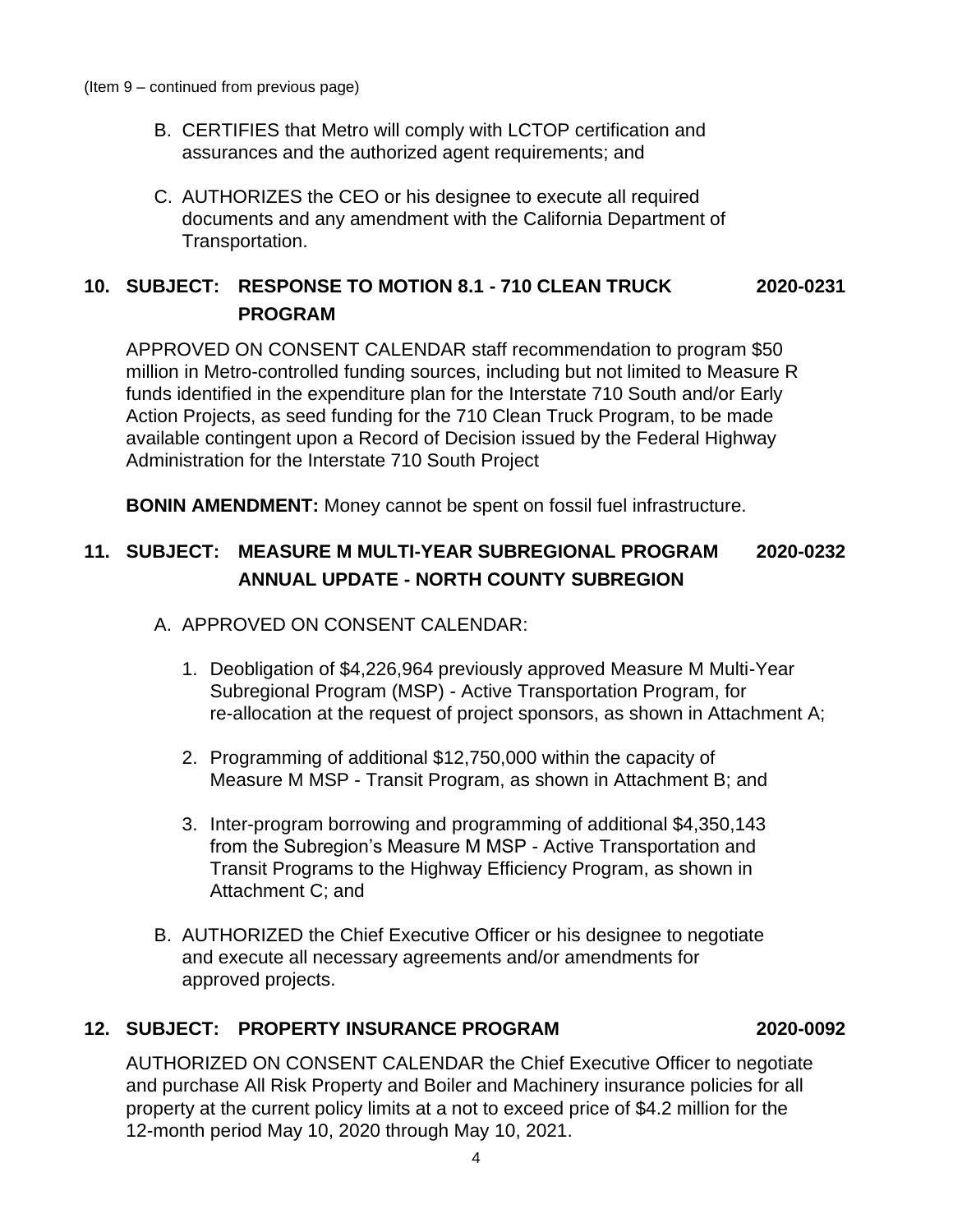#### **14. SUBJECT: PROPOSITION C BONDS 2020-0221**

ADOPTED a resolution, Attachment A, that:

- A. AUTHORIZES the issuance of bonds to refund the Proposition C Series 2010-A Bonds, consistent with the Debt Policy to achieve approximately \$4.4 million in net present value savings over the three-year life of the bonds;
- B. APPROVES the forms of Notice of Intention to Sell Bonds, Notice Inviting Bids, Supplemental Trust Agreement, Escrow Agreement, Continuing Disclosure Certificate, Bond Purchase Contract and Preliminary Official Statement on file with the Board Secretary as set forth in the resolution all as subject to modification as set forth in the resolution; and
- C. AUTHORIZES taking all action necessary to achieve the foregoing, including, without limitation, the further development and execution of bond documentation associated with the issuance of the refunding bonds.

(REQUIRED SIMPLE MAJORITY BOARD VOTE)

|  |  |  |  |  |  | <b>AN</b> |
|--|--|--|--|--|--|-----------|
|  |  |  |  |  |  |           |

#### **15. SUBJECT: MEASURE R BONDS 2020-0222**

- A. ADOPTED a Resolution, Attachment A, that:
	- 1. AUTHORIZES Measure R Junior Subordinate Sales Tax Revenue Refunding Bonds in one or more series, to refinance one or more of Metro's Transportation Infrastructure Finance and Innovation Act ("TIFIA") Loans to achieve up to \$170 million estimated net present value savings over the 18-year life of the bonds through the negotiated bond sale of up to \$1.75 billion of bonds.
	- 2. APPROVES the forms of the supplemental trust agreement, second amended and restated trust agreement, junior subordinate trust agreement, supplemental junior subordinate trust agreement, continuing disclosure certificate, preliminary official statement and such other documents as required for the issuance of the bonds, and approves related documents on file with the Board Secretary as set forth in the resolution all as subject to modification as set forth in the Resolution;
	- 3. APPROVES the form of the bond purchase contract on file with the Board Secretary, that will be entered into with the underwriters as listed in Attachment B hereto; and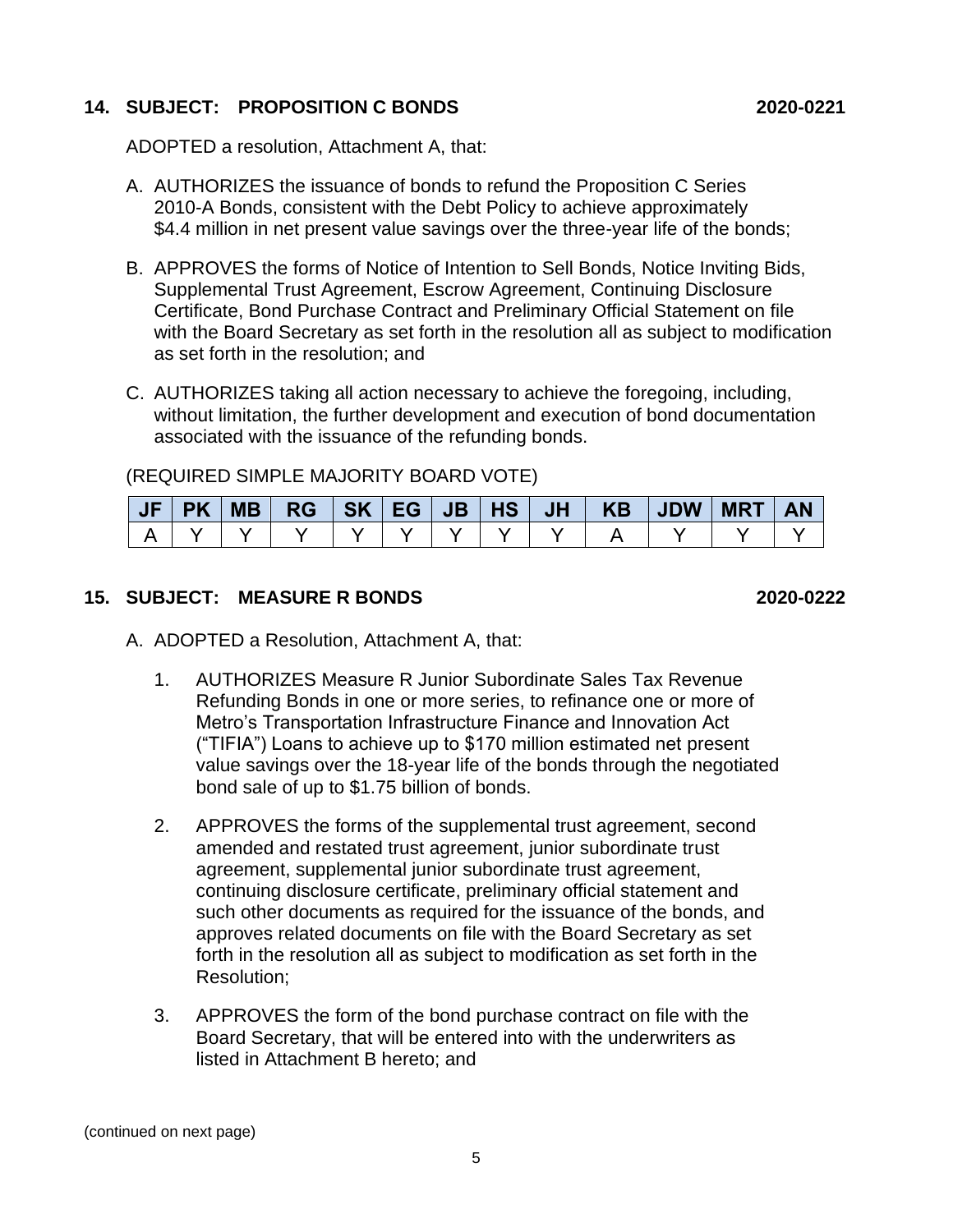- (Item 15 continued from previous page)
	- 4. AUTHORIZES taking all action necessary to achieve the foregoing, including, without limitation, the further development and execution of the bond purchase contract and bond documentation associated with the issuance of the Measure R Junior Subordinate Sales Tax Revenue Refunding Bonds (the "Refunding Bonds").
	- B. ESTABLISHED an underwriter pool as shown in Attachment B that will be used to select underwriters for all future negotiated debt issues through June 30, 2024; and
	- C. APPOINTED the underwriter team selected for the Refunding Bonds from the above underwriter pool as shown in Attachment B that will be used to market the refunding bonds.

(REQUIRED SIMPLE MAJORITY BOARD VOTE)

| <b>AJF</b> | <b>PK</b> | MB | $RG$ $SK$ $EG$ $\vert$ |  | $JB$   HS | JH V | KB | <b>JDW</b> | <b>MRT</b> |  |
|------------|-----------|----|------------------------|--|-----------|------|----|------------|------------|--|
|            |           |    |                        |  |           |      |    |            |            |  |

#### **16. SUBJECT: ANNUAL FINANCIAL AND COMPLIANCE AUDITS OF 2020-0250 METRO AND ITS COMPONENT UNITS**

AUTHORIZED ON CONSENT CALENDAR the Chief Executive Officer to award a five-year, firm fixed-price Contract No. PS64807000 to Crowe LLP to provide Annual Financial and Compliance Audit Services in the amount of \$1,836,135 effective April 24, 2020, subject to resolution of protest(s), if any.

|  |  |  |  | JF PK MB  RG  SK EG JB HS  JH   KB  JDW  MRT   AN |  |  |
|--|--|--|--|---------------------------------------------------|--|--|
|  |  |  |  |                                                   |  |  |

### **17. SUBJECT: CURRENCY PROCESSING SERVICES 2020-0246**

AUTHORIZED ON CONSENT CALENDAR the Chief Executive Officer to execute Modification No. 3 to Contract No. OP39497-2000 to exercise three (3), one-year options with Los Angeles Federal Armored Services, Inc. to provide currency processing services, in the amount of \$572,000 for Option Year 2, \$629,000 for Option Year 3, and \$686,400 for Option Year 4, for a combined total amount of \$1,887,400, increasing the contract value from \$972,400 to \$2,859,800, and extending the contract term to December 31, 2022.

#### **19. SUBJECT: MEMBERSHIP ON METRO'S SAN FERNANDO VALLEY 2020-0201 SERVICE COUNCIL**

APPROVED ON CONSENT CALENDAR Perri Sloane Goodman for membership on Metro's San Fernando Valley Service Council.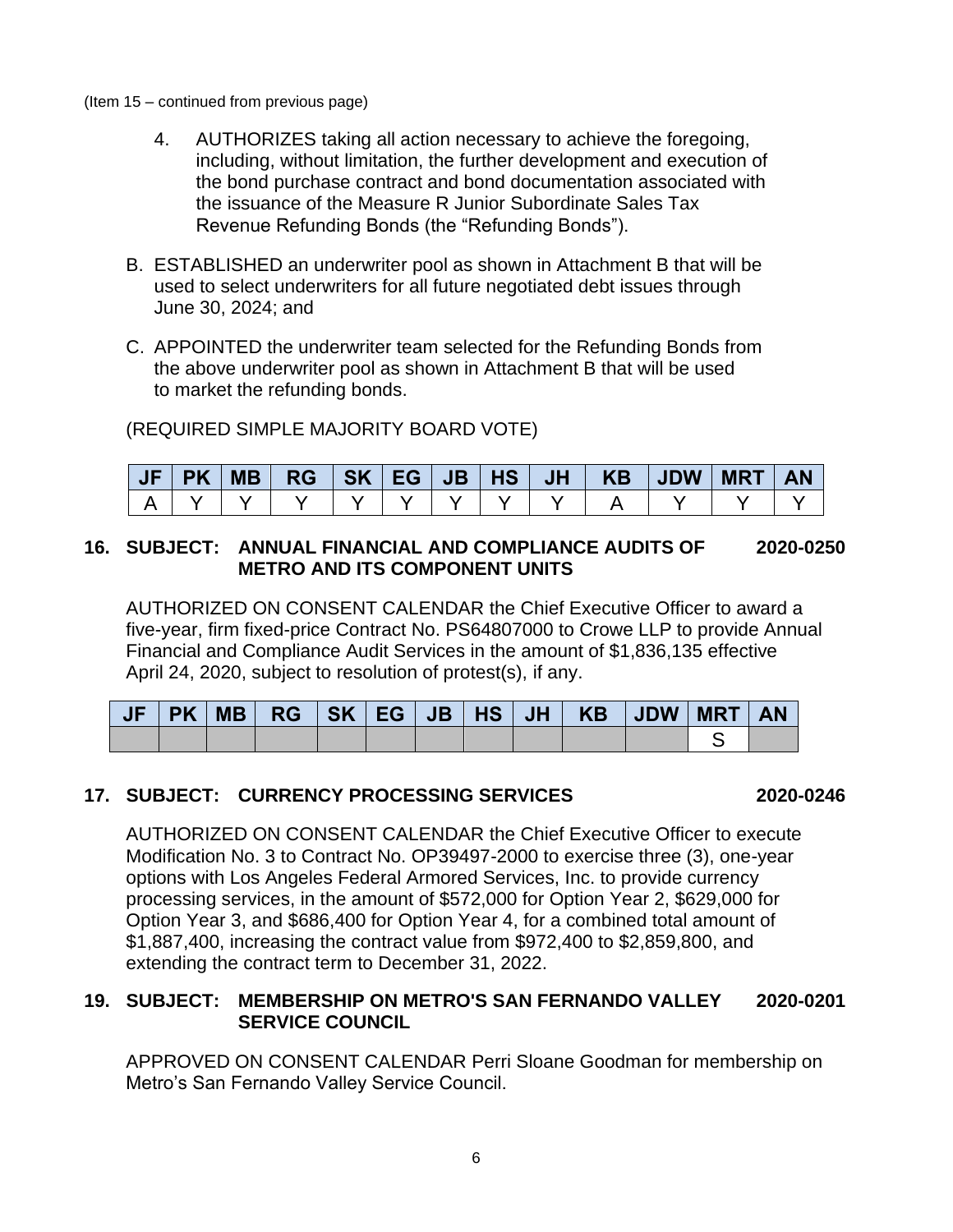### **20. SUBJECT: PURCHASE OF THREE 35 TON TOW TRUCKS 2020-0247**

AUTHORIZED ON CONSENT CALENDAR the Chief Executive Officer to award a firm fixed price contract OP66644000 to Los Angeles Truck Centers, LLC the lowest responsive and responsible bidder for three (3) 35-ton tow trucks for a firm fixed price of \$1,069,966.24 inclusive of sales tax.

|  |  |  |  | JF   PK   MB   RG   SK   EG   JB   HS   JH   KB   JDW   MRT   AN |  |  |
|--|--|--|--|------------------------------------------------------------------|--|--|
|  |  |  |  |                                                                  |  |  |

#### **21. SUBJECT: PURCHASE OF THIRTY 1-TON UTILITY TRUCKS 2020-0248**

AUTHORIZED ON CONSENT CALENDAR the Chief Executive Officer to award a firm fixed price contract under IFB OP67225 to Theodore Robins Ford the lowest responsive and responsible bidder for thirty (30) 1-ton utility trucks for a firm fixed price of \$1,417,782.25 inclusive of sales tax, subject to the resolution of any submitted protest(s).

#### **23. SUBJECT: TIRE KITS FOR LIGHT RAIL VEHICLES 2020-0187**

AUTHORIZED ON CONSENT CALENDAR the Chief Executive Officer to award a 36-month, firm fixed price contract under Bid No. SD634320000 to ORX Railway Corporation the lowest responsive and responsible bidder for Tire Kits for an amount not to exceed \$2,125,956 subject to resolution of protest(s), if any.

#### **24. SUBJECT: BUS ENGINE COOLING SYSTEM REBUILD KITS 2020-0137**

APPROVED ON CONSENT CALENDAR BY A 2/3 VOTE:

- A. FINDING that the procurement of Metro Bus Electric Cooling Systems under Public Utilities Code (PUC) Section 130237, as an Original Equipment Manufacturer (OEM) item, constitutes a single source procurement method for the purpose of duplicating equipment already in use; and
- B. AUTHORIZING the Chief Executive Officer to award a single source, five-year, Indefinite Delivery, Indefinite Quantity Contract No. MA66578000 to Engineered Machined Products, Inc. (EMP) for 810 kits to rebuild EMP engine cooling systems currently installed on Metro buses. The Contract three-year base amount for \$2,712,857 inclusive of sales tax, with the first one-year option in the amount of \$841,668, inclusive of sales tax, and the second one-year option in the amount of \$841,668, inclusive of sales tax for a total contract amount of \$4,396,193 subject to resolution of protest(s), if any.

(REQUIRED 2/3 BOARD VOTE)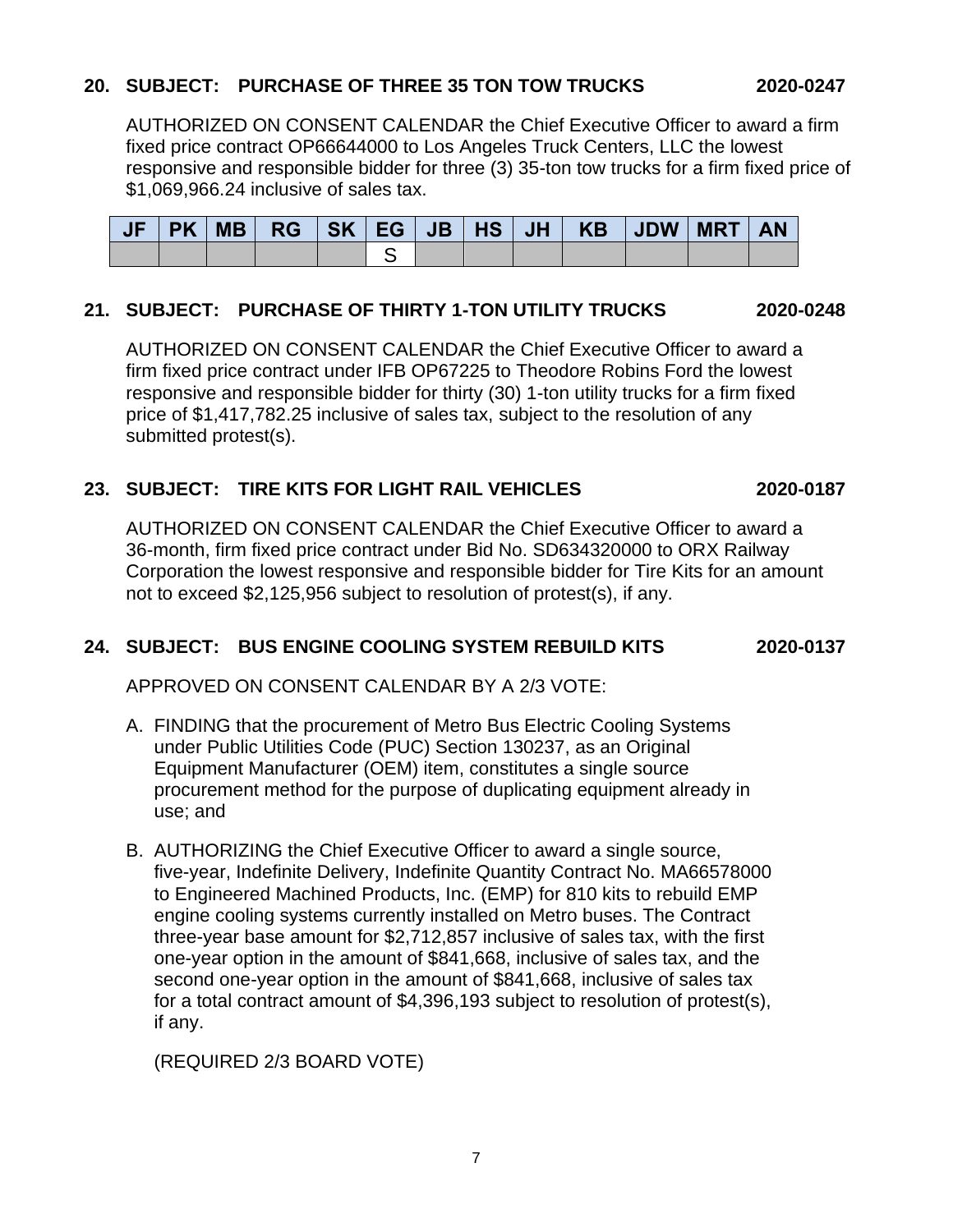#### **25. SUBJECT: PUBLIC TRANSPORTATION AGENCY SAFETY PLAN 2020-0085**

APPROVED ON CONSENT CALENDAR the PTASP which documents Metro's processes and activities related to Safety Management System (SMS) implementation in compliance with Federal and State regulations.

#### **27. SUBJECT: I-5 NORTH CAPACITY ENHANCEMENTS FROM SR- 118 2020-0202 TO SR-134; SEGMENT 3**

AUTHORIZED ON CONSENT CALENDAR Contract Modification No. 306 (CCO 306) by the California Department of Transportation (Caltrans) for the construction contract for Segment 3 (Empire) of I-5 North Capacity Enhancements Project between SR-134 and SR-118 (Project) in the amount not to exceed \$1.06 million under Funding Agreement No. MOU. P0008355/8501A/A9 within the LOP budget.

#### **28. SUBJECT: SUSTAINABILITY ENGINEERING SERVICES FOR SOLID 2020-0127 WASTE, RECYCLING AND HAZARDOUS WASTE COMPLIANCE**

- A. AUTHORIZED the Chief Executive Officer (CEO) to award a Cost Plus Fixed Fee Contract for a base period of performance of three (3) years, Contract No. AE61890, to Jacobs Engineering Group, Inc., for **Sustainability Engineering Services for Solid Waste, Recycling and Hazardous Materials and Waste Compliance,** for total Contract amount not-to-exceed \$11,047,603 for the 3 year baseline term and to exercise two one (1) year options, year one option not-to-exceed \$3,825,715 and year two option not-to-exceed \$3,954,885; and
- B. AUTHORIZED the Chief Executive Officer (CEO) to execute changes and modifications within the Board approved not-to-exceed contract amount.

| <b>JF</b> | MB |  |  |  | $RG$ $SK$ $EG$ $JB$ $HS$ $JI$ $KB$ $J$ $UB$ | <b>MRT</b> | <b>AN</b> |
|-----------|----|--|--|--|---------------------------------------------|------------|-----------|
|           |    |  |  |  |                                             |            |           |

#### **30. SUBJECT: WILLOWBROOK/ROSA PARKS STATION IMPROVEMENT 2020-0154 PROJECT**

AUTHORIZED ON CONSENT CALENDAR the Chief Executive Officer to increase the Life of Project Budget (LOP) Budget for Willowbrook/Rosa Parks Station Improvement Project (CP 210151) by \$18,998,400 from \$109,350,000 to \$128,348,400.

#### **32. SUBJECT: STATE LEGISLATION 2020-0235**

ADOPTED ON CONSENT CALENDAR staff recommended positions:

• Senate Bill 1366 (Archuleta) - Los Angeles County Metropolitan Transportation Authority: light rail: West Santa Ana Branch Transit Corridor. **WORK WITH AUTHOR**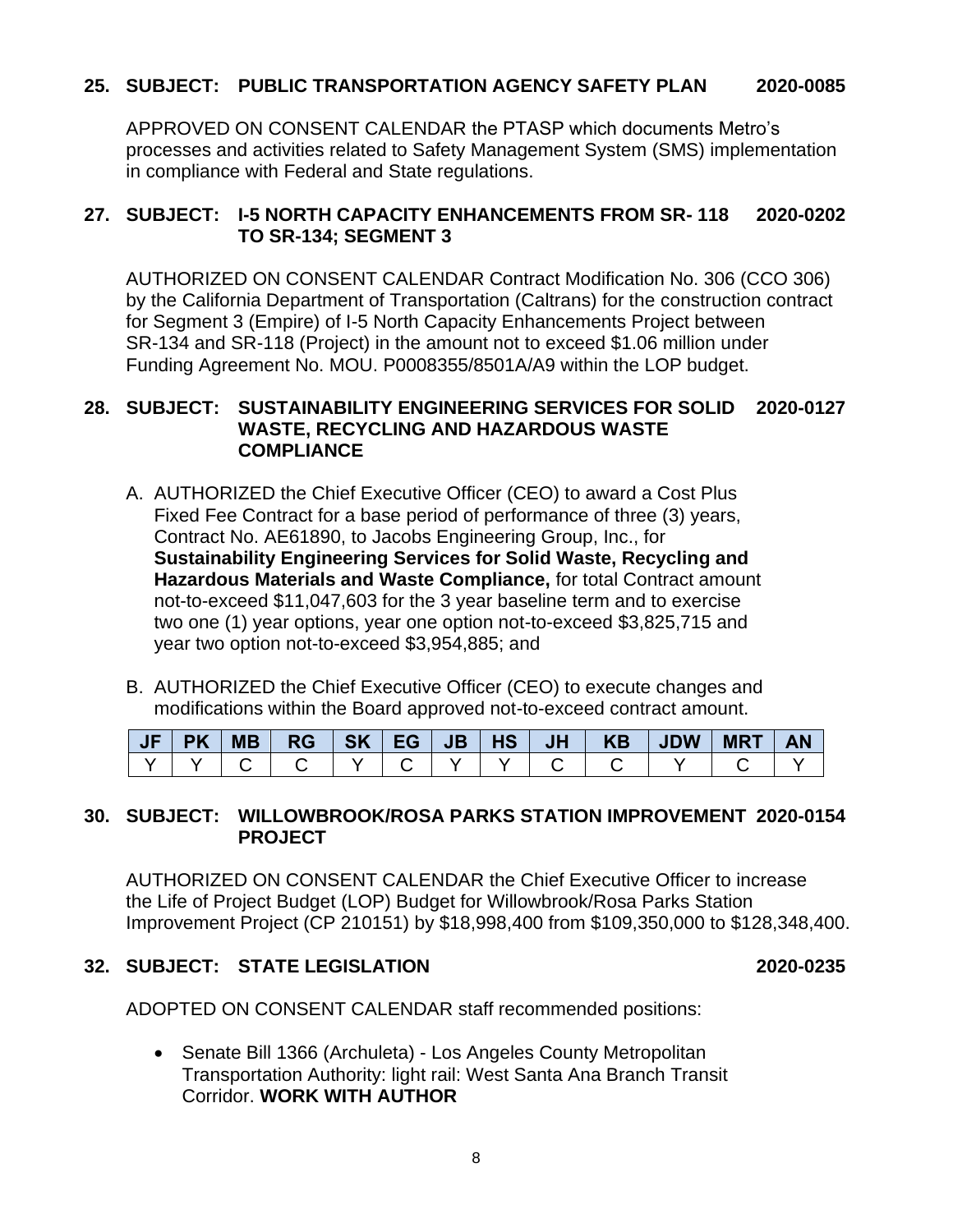## **34. SUBJECT: METRO PARKING MANAGEMENT PROGRAM AND 2020-0225 SYSTEMWIDE PARKING OPERATOR SERVICES**

APPROVED ON CONSENT CALENDAR:

- A. APPROVING revisions to Metro's Parking Ordinance Administrative Code Title 8 (Attachment C) and Metro's Parking Rates and Fee Resolution (Attachment D) in support of the implementation of the Parking Management Program.
- B. AUTHORIZING the Chief Executive Officer ("CEO") to execute a five-year base period, firm fixed price Contract No. PS66007000 to L & R Auto Parks, Inc. DBA Joe's Auto Parks for systemwide parking operator services in the amount of \$26,878,513 with two, one-year options, in the amounts of \$5,840,059 and \$7,651,918, respectively, for a total amount of \$40,370,490, through a revenue generating contract where the contractor will be compensated for their operating costs from the parking revenue collected and Metro will receive the net revenue amount collected, subject to resolution of protest(s) if any.

| JF | <b>PK</b> | <b>MB</b> | <b>RG</b> | SK EG | JB   HS   JH |  | KB JDW | <b>MRT</b> | <b>AN</b> |
|----|-----------|-----------|-----------|-------|--------------|--|--------|------------|-----------|
|    |           |           |           |       |              |  |        |            |           |

## **34.1 SUBJECT: WEEKEND AND HOLIDAY FREE PARKING AT METRO 2020-0292 LOTS**

#### APPROVED ON CONSENT CALENDAR Motion by Director Fasana

Metro has successfully adopted best management practices in its parking program to assess demand and manage inventory for maximum public transit user benefit without negatively impacting adjacent neighborhoods. In continuing that effort, Metro should assess utilization at its transit stations in support of promoting transit ridership. In consultation with staff, Metro parking facilities typically have high demand or reach capacity on weekdays. However, transit user parking utilization is minimal and well below 30% on weekends and holidays at most Metro parking facilities.

- I, THEREFORE MOVE that the Board direct the CEO to:
- A. Provide free parking for transit patrons at Metro parking facilities with 30% or below capacity on Saturday, Sunday and Federally Observed Holidays.
- B. Union Station and any Metro parking facilities that have special arrangements/contracts with municipalities or local jurisdictions for public parking or other non-transit parking use are exempt from this motion.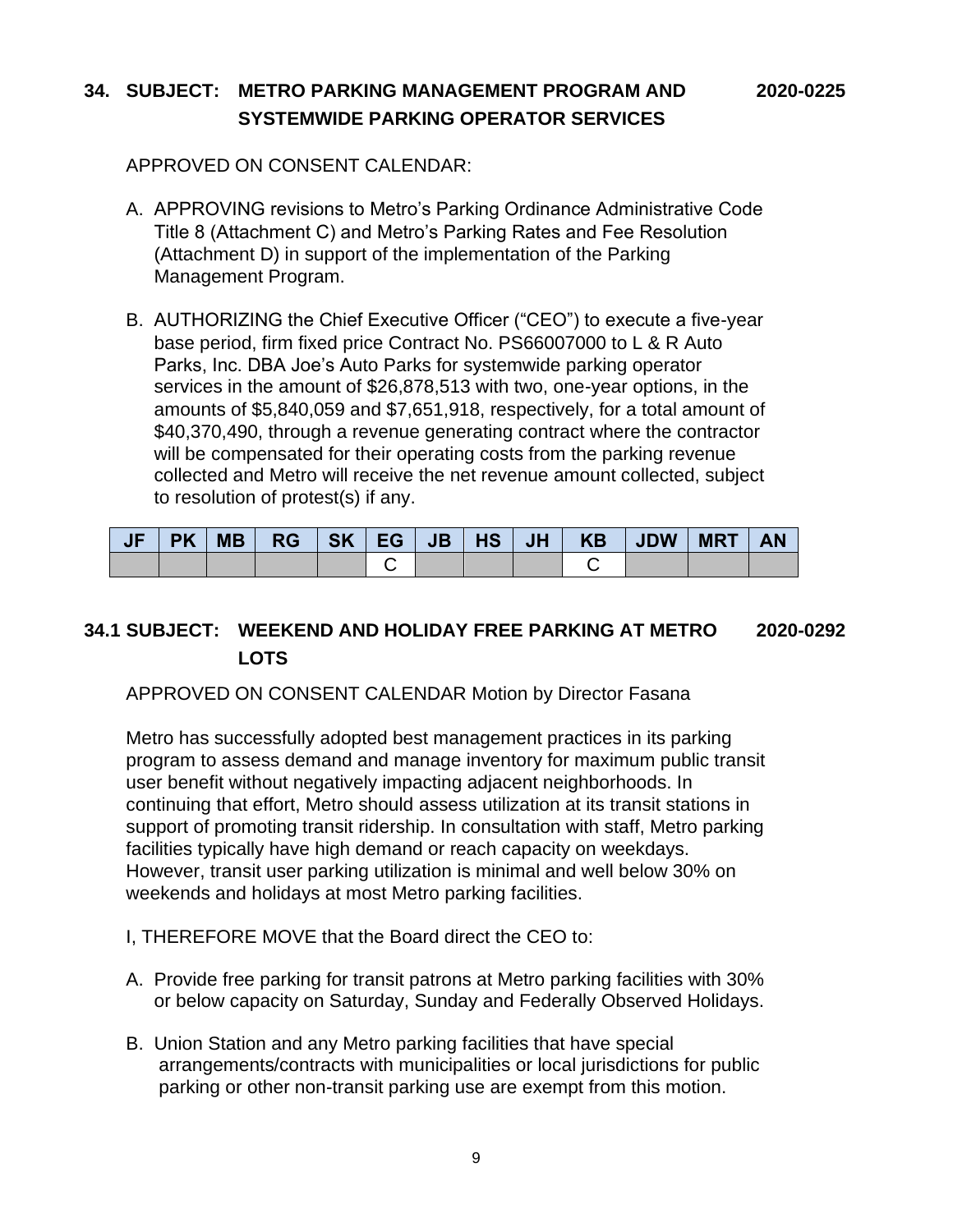#### **35. SUBJECT: INVENTORY OF SUITABLE LOCATIONS FOR 2020-0228 TEMPORARY HOMELESS HOUSING ON METRO LAND**

APPROVED ON CONSENT CALENDAR:

- 1. RECEIVING AND FILING Metro Property Inventory for Temporary Sheltering of the Homeless Report (Attachment A); and
- 2. DELEGATING authority to the Chief Executive Officer (CEO) to enter into no-fee leases with local jurisdictions for temporary (less than five years) supportive homelessness-related facilities, including bridge housing for Metro-owned properties that do not have a conflicting transit or joint development purpose.

#### **36. SUBJECT: TRANSPORTATION BUSINESS ADVISORY COUNCIL 2020-0252 MEMBER APPOINTMENT**

APPROVED ON CONSENT CALENDAR appointing the Chinese American Construction Professionals (CACP) organization to the Transportation Business Advisory Council membership.

## **37. SUBJECT: SOUTH BAY COG FIBER OPTIC RING URGENCY MOTION 2020-0290**

APPROVED Motion by Directors Butts and Hahn that the Board:

Approve an immediate additional \$2.5 million from the South Bay Measure M TSMIP II account for the SBCCOG South Bay Fiberoptic Network project and amended into Funding Agreement #MM 5502.05 forthwith.

| JF | <b>PK</b> | <b>MB</b> | <b>RG</b> | <b>SK</b> | EG. | JB' | <b>HS</b> | <b>JH</b> | <b>KB</b> | $\vert$ JDW | <b>MRT</b> |  |
|----|-----------|-----------|-----------|-----------|-----|-----|-----------|-----------|-----------|-------------|------------|--|
|    | $\Delta'$ |           |           |           |     |     |           |           |           |             |            |  |

## **40. SUBJECT: 103RD ST/WATTS TOWERS STATION JOINT 2020-0184 DEVELOPMENT**

AUTHORIZED the Chief Executive Officer ("CEO") to execute an Exclusive Negotiation Agreement and Planning Document ("ENA") with Watts Station LP, a California limited partnership, for the development of 3.67 acres of Metro-owned property at the 103rd St/Watts Towers Station ("Site") for 18 months with the option to extend up to 30 months.

(CARRIED OVER FROM FEBRUARY REGULAR BOARD MEETING DUE TO ABSENCES AND CONFLICTS)

| <b>JF</b> | <b>MB</b> | RG I | SK   EG | $-1$ JB $HS*$ | $JH$ $V$ | KB | <b>JDW</b> | / MRT | ΑN |
|-----------|-----------|------|---------|---------------|----------|----|------------|-------|----|
|           |           |      |         |               |          |    |            |       |    |

\* SELECTED UNDER RULE OF NECESSITY.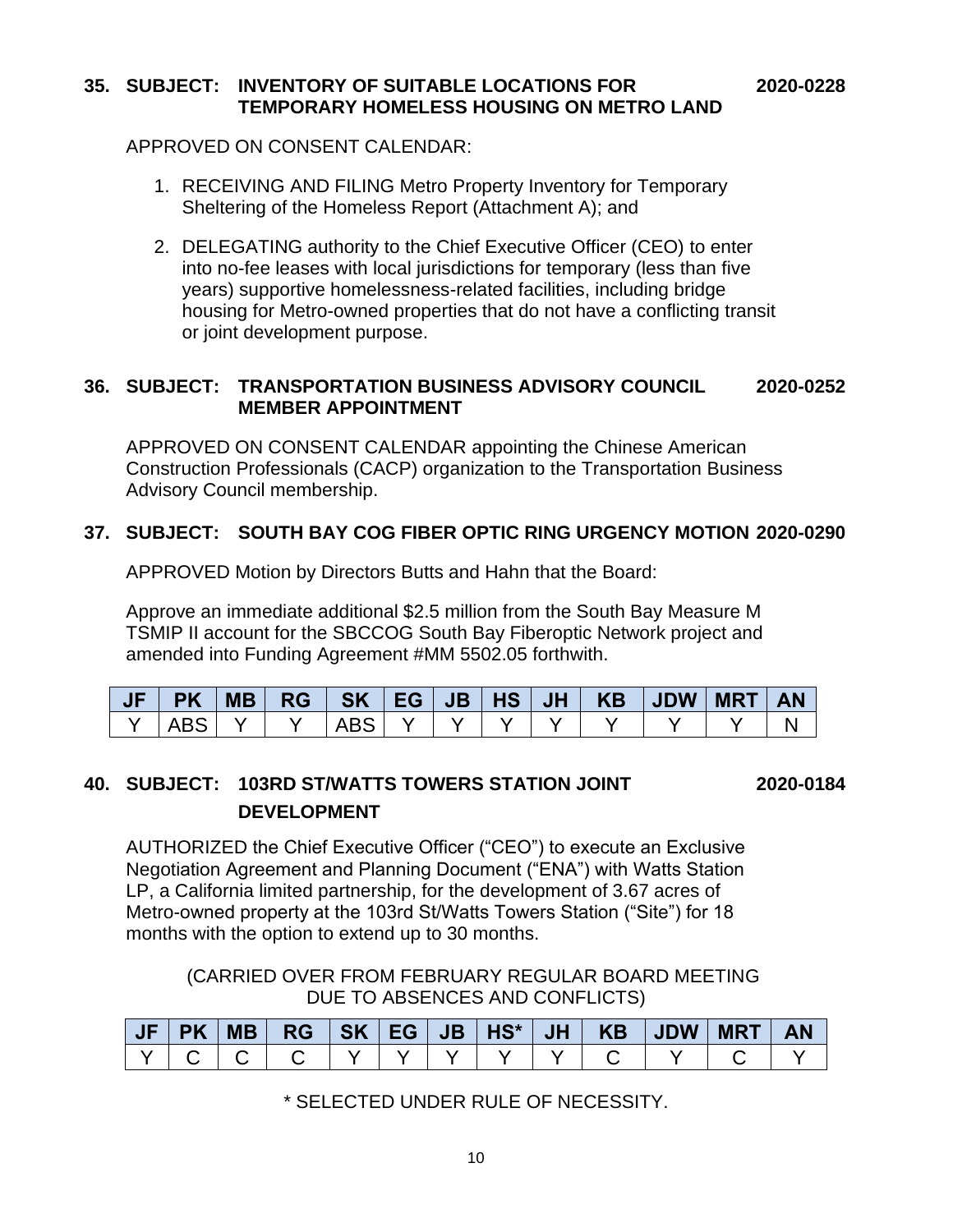#### **41. SUBJECT: METRO CENTER PROJECT (FORMERLY ESOC) 2020-0179**

#### WITHDRAWN:

AUTHORIZING the Chief Executive Officer (CEO) to:

- A. Award a firm fixed price contract, Contract No. C52151C1169-2 to S.J. Amoroso Construction Co., Inc., the responsive and responsible Proposer determined to provide Metro with the best value for the design and construction of the Metro Center Project (Project), in the amount of \$129,365,128.00;
- B. Align the Life-of-Project Budget (LOP) of \$112.7 million to \$206 million including \$109.5 million of Prop 1B California Transit Security Grant Program funds awarded to the Project by the State;
- C. Execute Modification No. 9 to Contract No. AE451150019779 with HDR Engineering Inc. to provide Design Support During Construction in the amount of \$1,976,222 increasing the Total Contract Value from \$6,528,181 to \$8,504,403 and increase the Contract Modification Authority (CMA) for HDR Engineering Inc. in the amount of \$400,000; and,
- D. Execute all agreements, task orders and contract modifications necessary up to the LOP budget to complete the above actions.

(CARRIED OVER FROM FEBRUARY REGULAR BOARD MEETING)

#### **42. SUBJECT: CORONAVIRUS - COVID19 2020-0289**

APPROVED BY A 2/3 VOTE the Chief Executive Officer to authorize the Chief, Vendor Contract Management Officer approval authority for procurements to support the emergency condition that is being declared due to the coronavirus pandemic, in accordance with Los Angeles County Metropolitan Transportation Authority's Acquisition Policy and Procedure Manual, Acquisition Procedures ACQ2, chapter 11, section 11.8 "Emergency Procurements", Public Utilities Code 130234 and Public Contracting Code 20233, that cannot be met through normal procurement methods through June 1, 2020.

(REQUIRED 2/3 BOARD VOTE)

|  |  |  |  |  | JF PK MB  RG  SK EG JB HS  JH   KB  JDW MRT  AN |  |
|--|--|--|--|--|-------------------------------------------------|--|
|  |  |  |  |  |                                                 |  |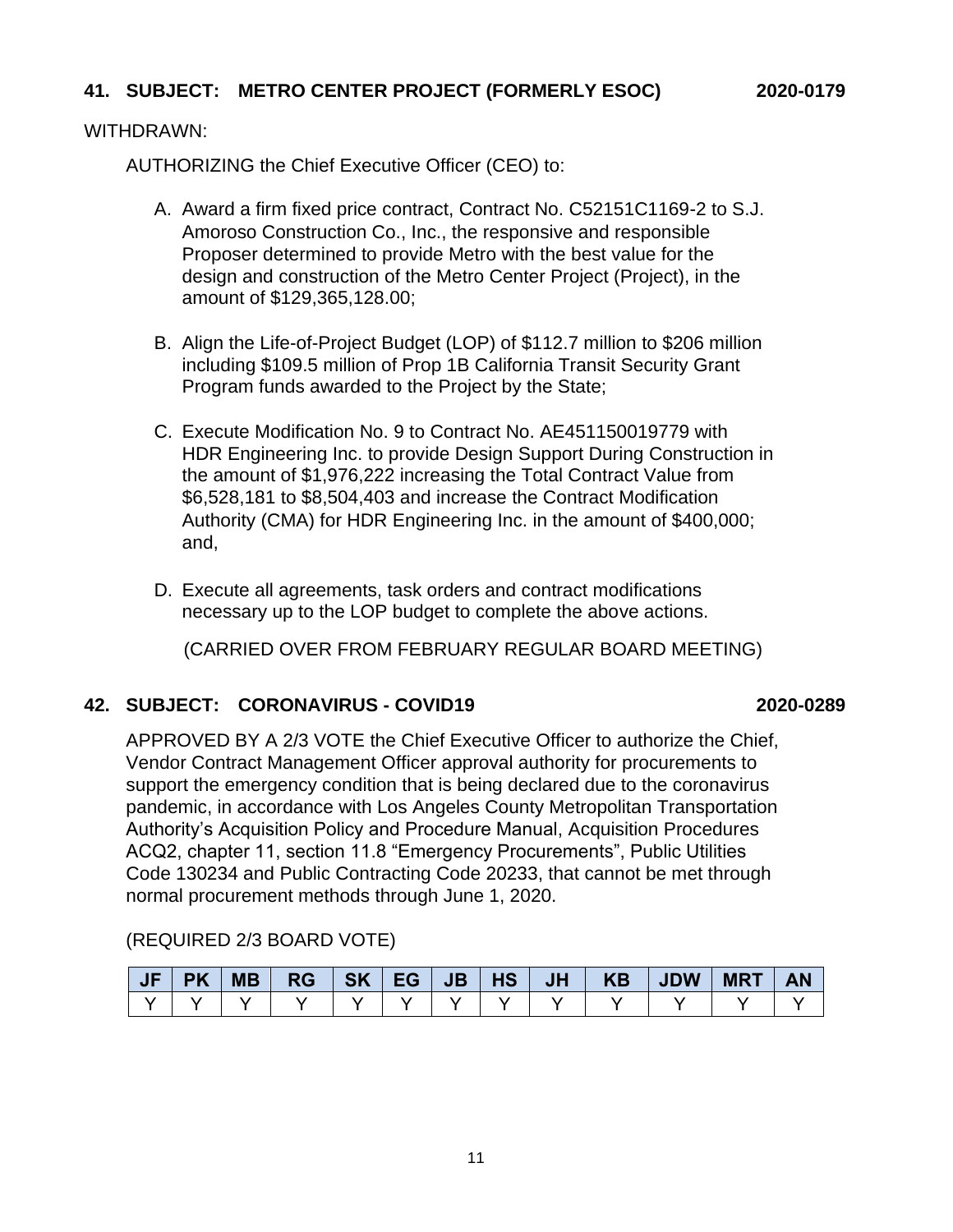#### **43. SUBJECT: ASSISTANCE TO TRANSIT-ORIENTED BUSINESSES IN 2020-0307 RESPONSE TO COVID-19**

APPROVED AS AMENDED Motion by Directors Ridley-Thomas, Kuehl, Butts, Garcetti, and Dupont-Walker:

Directing the Chief Executive Officer to negotiate and execute amendments to the agreement with the Los Angeles County Development Authority (LACDA) to reallocate up to \$853,000 of the TOC Small Business Program funds to implement a TOC COVID-19 Business Recovery Loan Program with the following components:

- 1. Restrict the funds to businesses within Los Angeles County that are within 1/4 mile of a Major Transit Stop as defined by California Public Resources Code Section 21064.3, which may be amended from time to time;
- 2. Require the loans funded with Metro funds be subject to the following requirements:

a. Each below-market interest loan will not exceed \$20,000 and will cover operating expenses for a qualifying small business with up to 25 full time employees;

b. Each loan will have a 5-year term with repayment of principal and interest deferred for the first 12 months;

c. There will be no loan origination fee and no collateral required; and

d. Each recipient must have been in continuous operation for not less than 24 months prior to the COVID-19 crisis and have demonstrated a negative financial impact due to the COVID-19 crisis.

- 3. Limit LACDA's administrative costs to no more than \$37,000; and
- 4. Metro staff will provide an update to the Board of Directors in writing within 6 months of Board Approval regarding the impact of the TOC COVID-19 Business Recovery Loan Program.

**AMENDMENT:** WE FURTHER MOVE that the Board direct the CEO to:

1. Ensure that any Metro funding added to the LA County Business Recovery Loan Program will be repaid back to Metro and retained for the Transit Oriented Communities Small Business Program;

2. Work with LACDA to ensure geographic distribution of Metro funds across subregions; and

(continued on next page)